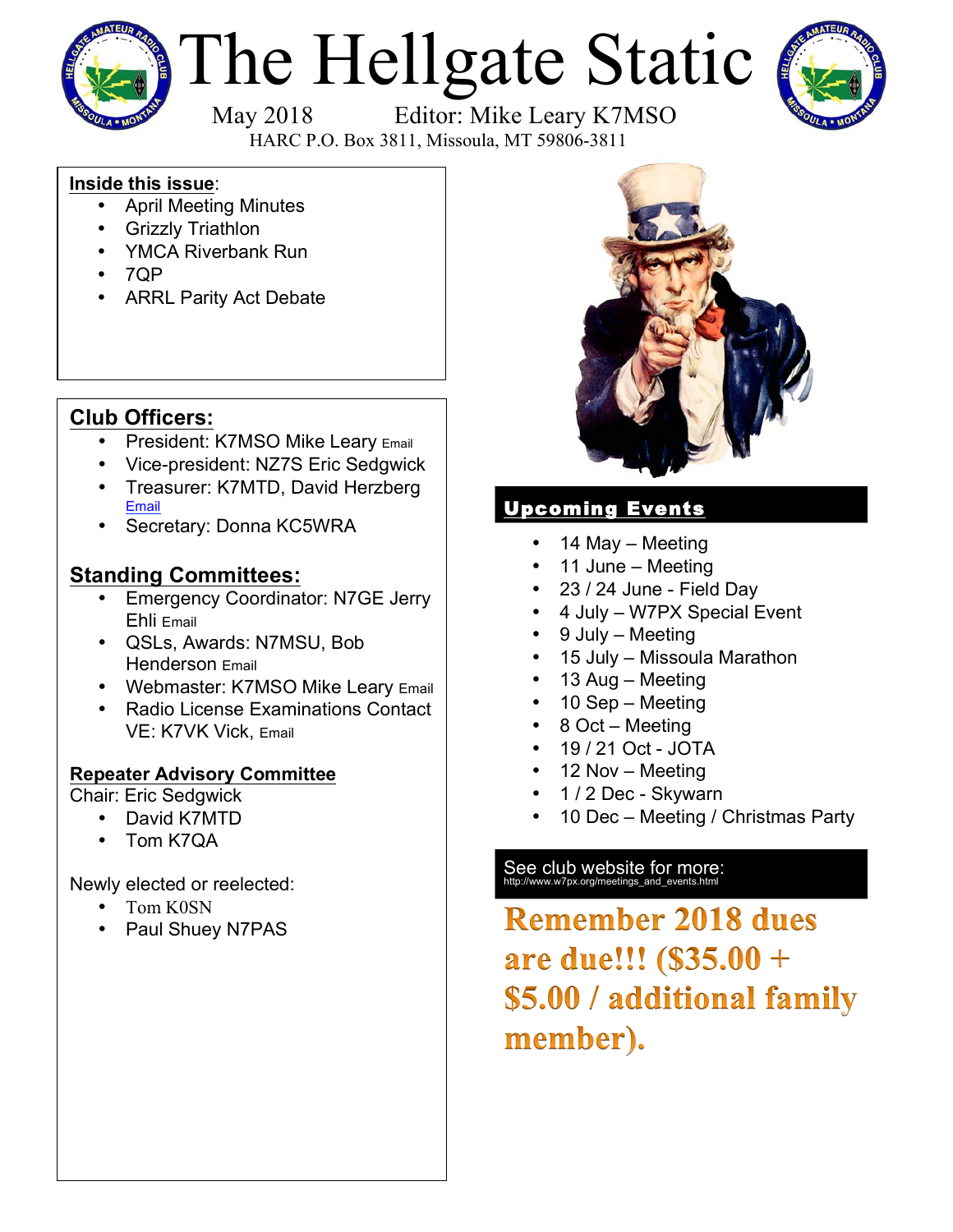# **April Meeting Minutes**

**Attendance:** Donna Pecastaing KC5WRA, Jackie Harrington KC5RBC, Jerry Ehli N7GE, Paul Shuey N7PAS, Bryce Nordgren AF7RQ, Larry Stipe K7GIS, David Somerlott KI7HLW, Michael Bloom AK1ES, Tina Bloom, Dean Pond N7DLP, Sandra Pond KF7GZR, Terry Cook KF7BQ, Elaine Case KS7LDS, Gary Bruce K7OIJ, Tom Hellem K0SN, Peter Wheeler KI7CPJ, David Herzberg K7MTD

**Approval of last meetings minutes:** Approved

**Approval of Treasurer's Report:** Approved.

**Repeater Committee Report:** No Report

**HF Committee Report:** Need new cables for trailer. LMR 400 \$750 + shipping. Discussed Parody Act. Motion to encourage members to write their Congressman if they feel the necessity. Mike will put links on the web.

#### **Recent Events:**

21 April – Grizzly Triathlon (0730) 28 April – YMCA Riverbank Run 5/6 May – 7QP (0600 local to midnight)

#### **Upcoming Events:**

22-24 June: Field Day 4 July: W7PX Special Event 15 July: Missoula Marathon

#### **Net Control Operators:**

11 May David K7MTD 18 Apr Paul N7PAS 25 Apr Mike K7MSO 2 May Donna KC5WRA 9 May Eric NZ7S

**Other business**:

**Program**: Bryce on ARES preparations

#### **Adjournment**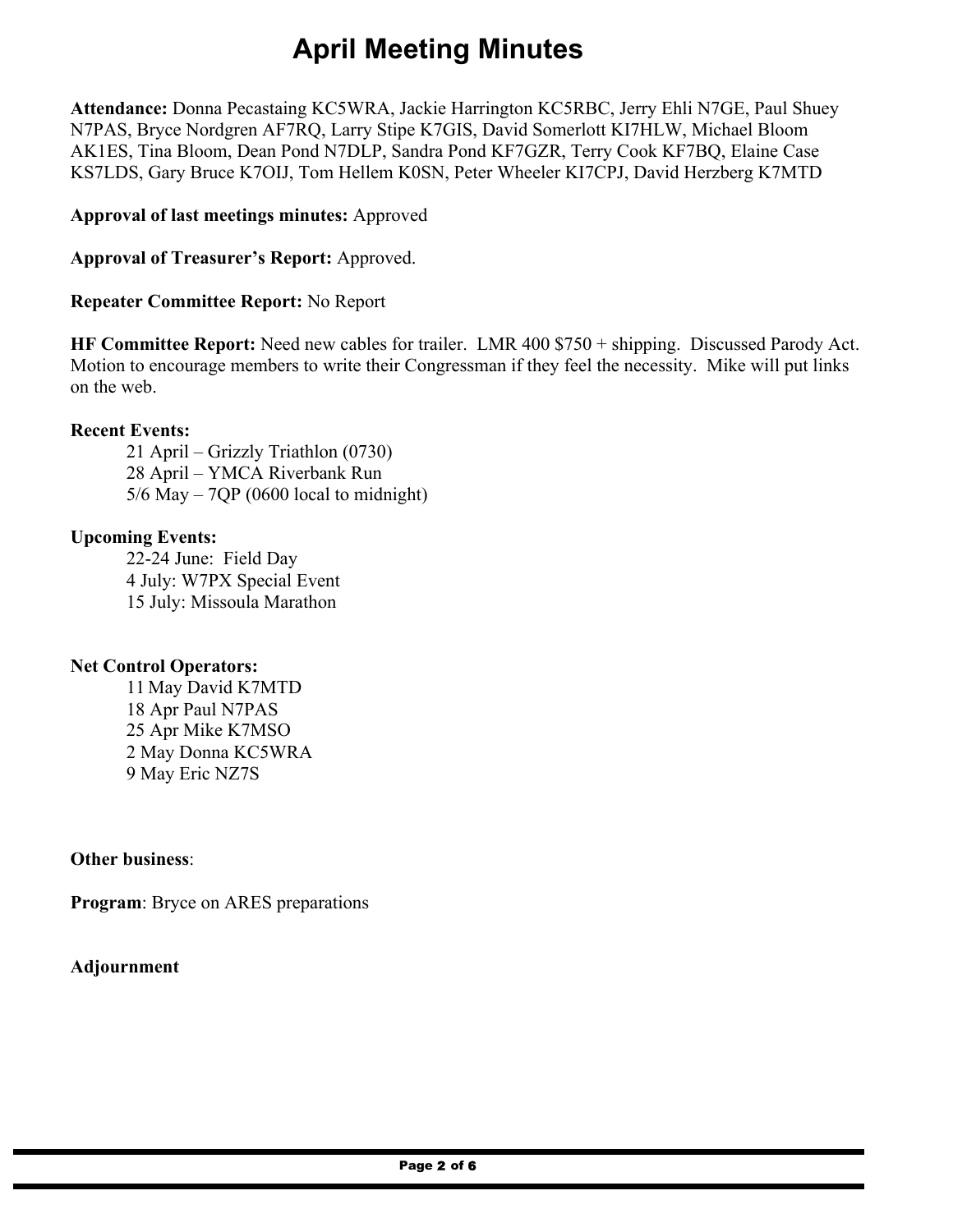## **Grizzly Triathlon**

HARC members where once again invited to help with the Riverbank Run at locations scattered across Hellgate Canyon, from the University area to almost near the Bonner Truck Stop. There were 294 participants in eleven heats. Heat one started swimming in the Grizzly Pool at 8:00 a.m. and the last runner finished around 1:30 p.m.

The event went off without a hitch! No flat tires or injuries were reported to HARC net control, which is unusual for this event.





Paul N7PAS near Easy Street

Jerry N7GE near Brickyard Hill



Mike K7MSO chilling at net control

A sufficient number of HARC members (10) volunteered to cover the run. HARC volunteers got together at Five Guys for hamburgers, fries, lots of conversations and laughter. We finished around 3:30 p.m. Many thanks go to Bryce KI7LMV, Bryce AF7RQ, Elaine KS7LDS, Gary K7OIJ, Jerry N7GE, Paul N7PAS, Rich K7QNZ, Larry K7GIS, Donna KC5WRA, and Mike K7MSO.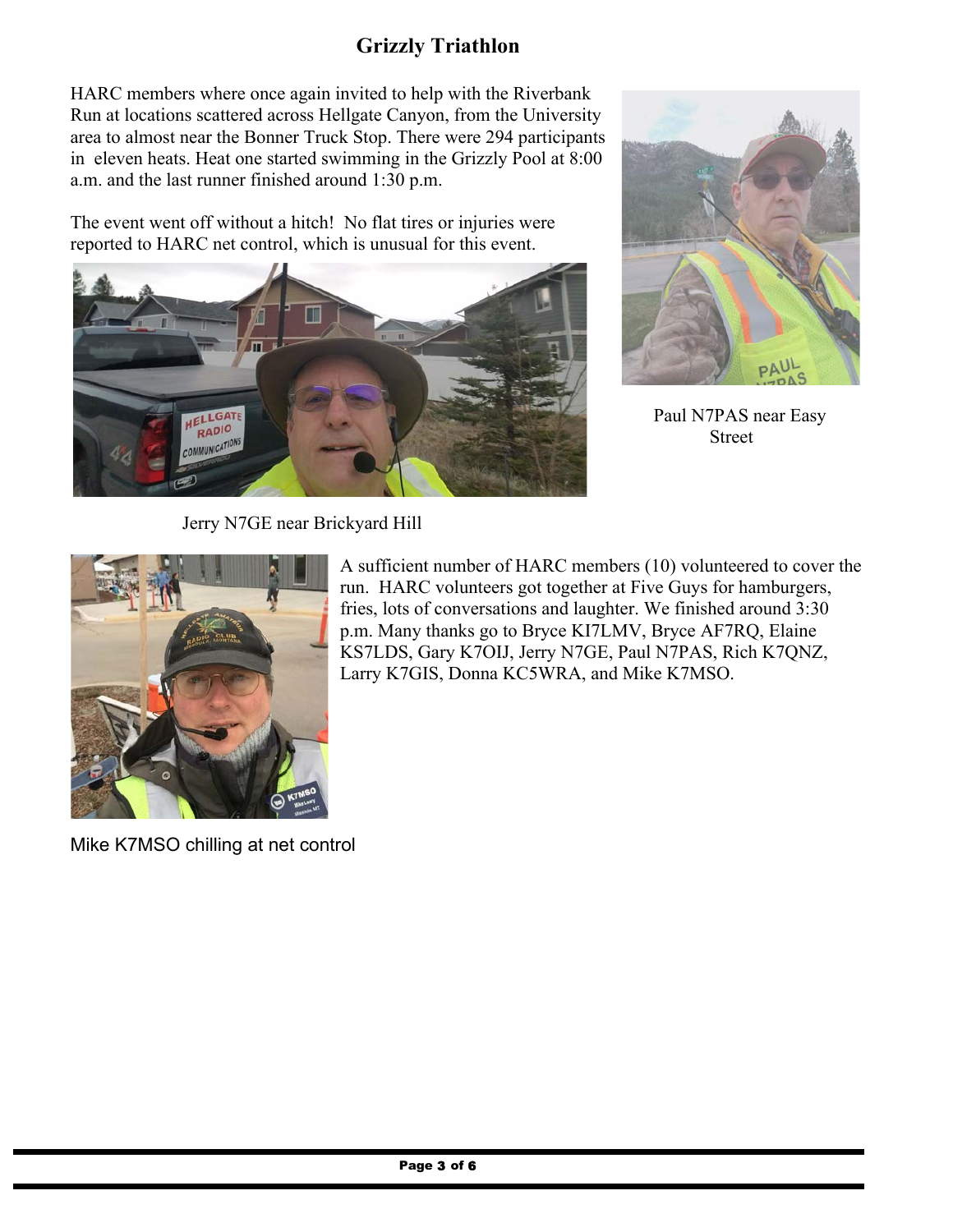#### **YMCA Riverbank Run**

Eight HARC volunteers were also invited to help with the 46th Annual YMCA Riverbank Run. The 10k started at 9:00 a.m., and the last event, the 1 mile Fun Run, finished around 1:30 p.m. Despite two cancellations and two no-shows ham volunteers adequately covered almost the entire course. Dick W7XT and Michael AK1ES attached trackers to the Ski Patrol bikes and the Tail-End-Charlie bike so that net control could get a better picture of the event.



YMCA photographer and Wilma Security

One wrinkle occurred as the 146.90 repeater had quite a bit of interference in the hour leading up to the first race. Jerry N7GE and Mike K7MSO tried to remedy the problem by confirming that the tone was



set on the repeater and by turning off cross-band repeaters, to no avail. A quick switch to the secondary repeater saved the day for the net. This just goes to show that you can never have too many repeaters. Of note, we also lost track of tail-end-charlie and the wheelchair contestant after the half-way point of the 5k because we did not have sufficient HARC volunteers to cover this part of the race.

No safety issues were reported to net control and most of the ham volunteers met afterwards at Pizza Hut on South Brooks for some eyeball QSOs and much deserved pizza! Many thanks to Vick K7VK, Jerry N7GE, Bryce KI7LMV, Michael AK1ES, Dick W7XT, Larry K7GIS, Donna KC5WRA and Mike K7MSO.

Mike K7MSO chilling again



A beautiful day for an HF contest!!!

# **The 7th Area QSO Party**

Seven HARC volunteers (Dan KI7HLW, Tom K0SN, David K7MTD, Jerry N7GE, Bryce KI7LMV and Bryce AF7RQ and Mike K7MSO) participated in the 7th Area QSO party this last weekend. In this contest the stations in the 7th area (WA, ID, OR, NV, MT, WY, UT, AZ) are the 'DX', and county hunters from across the country and globe try to work as many 7th area participants as they can in the 18 hours that the contest runs.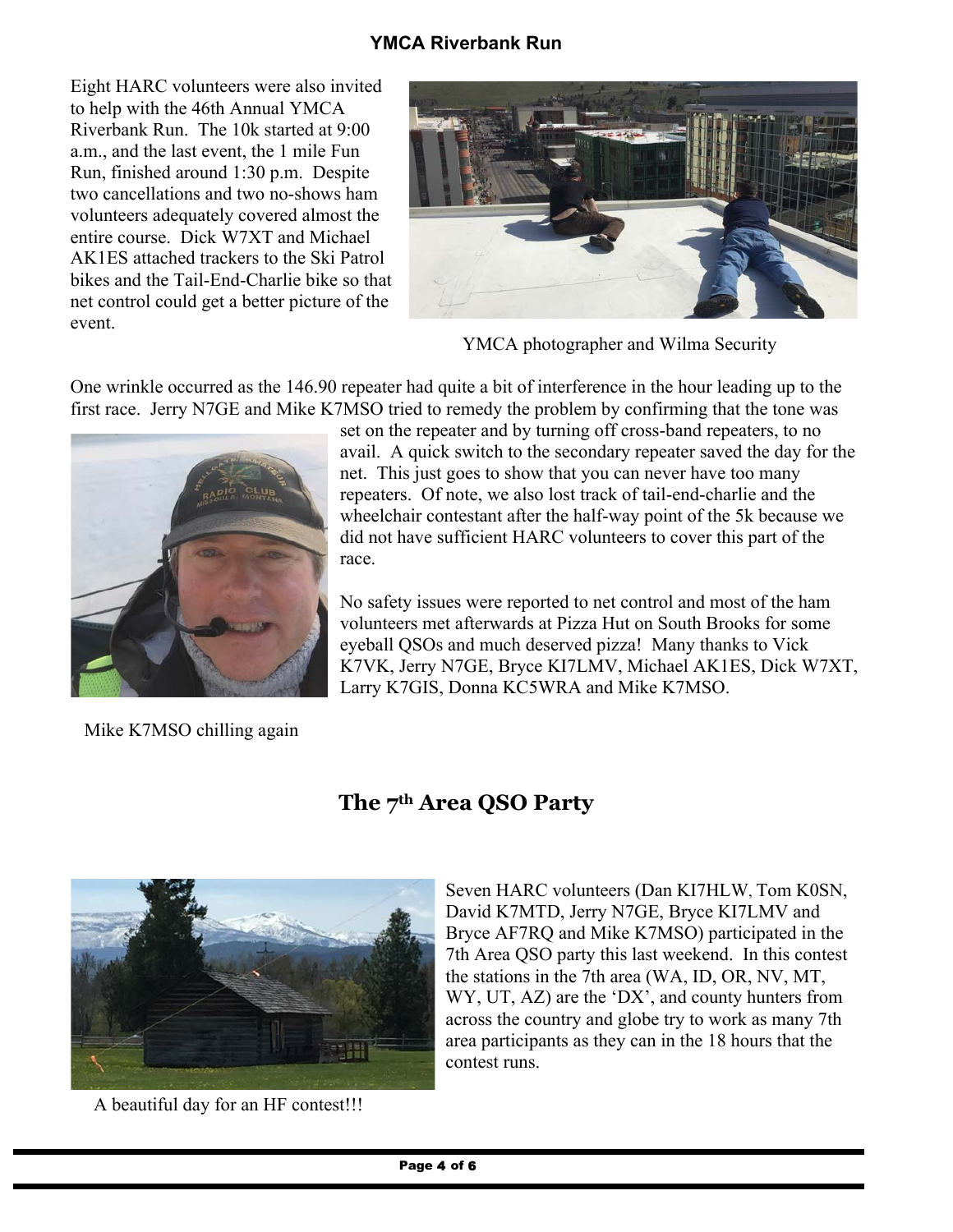Five hams helped with antenna and station setup occurred on Friday morning and afternoon. The club's brand new 20 m antenna continued to perform quite well.



Bryce KI7LMV takes the helm

Two hams fairly new to HF operations, Bryce KI7LMV and Bryce AF7RQ showed up to experience contest operating without the din of Field Day. Sunday saw only three hams (Jerry N7GE, Bryce KI7LMV, and Mike K7MSO) take down the towers and haul away the equipment.



All smiles as Bryce AF7RQ looks for non-dupes



A gorgeous day for an antenna takedown

Page 5 of 6